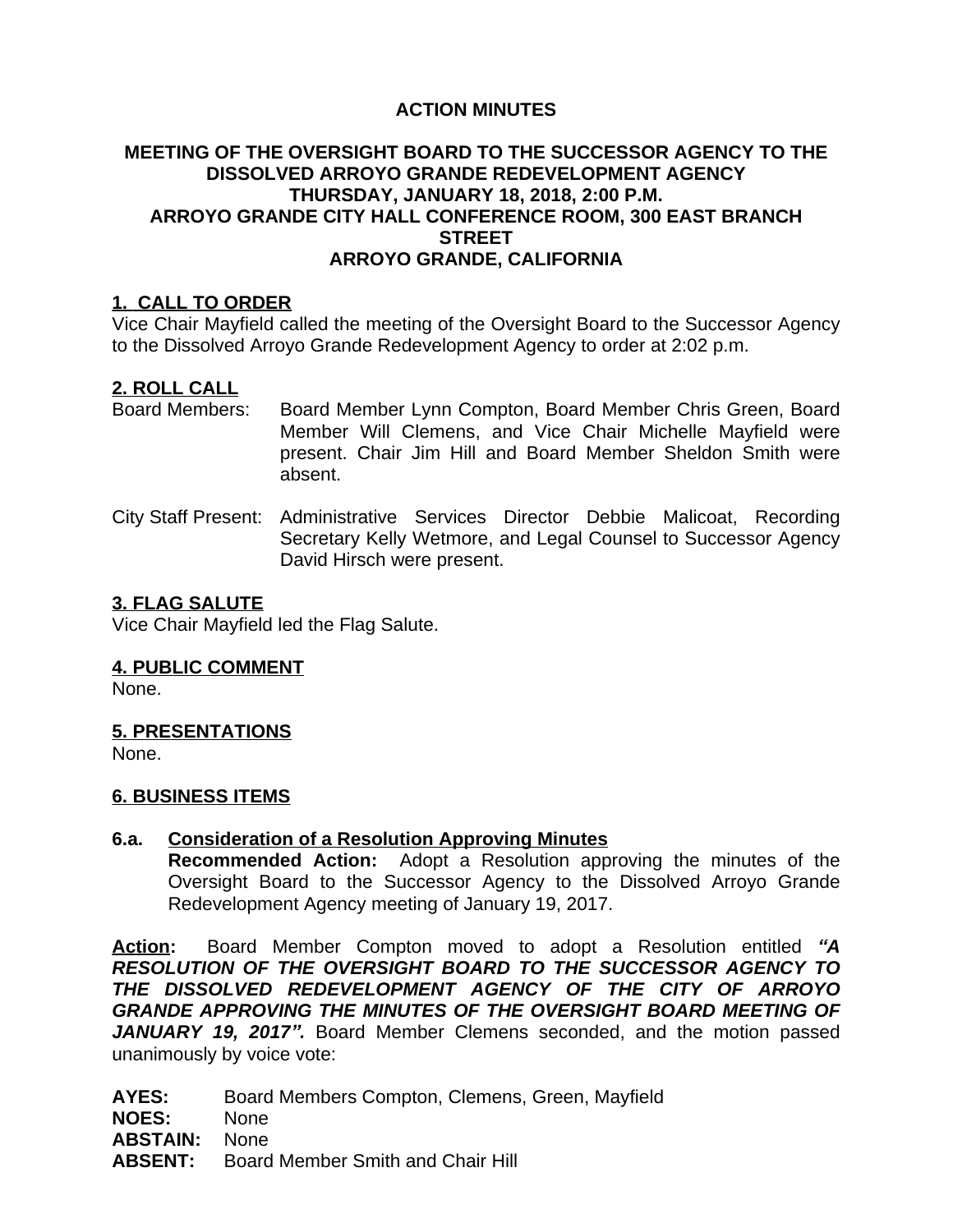*Minutes: Meeting of the Oversight Board to the Page 2 Successor Agency to the Dissolved Arroyo Grande Redevelopment Agency Thursday, January 18, 2018*

**6.b. Consideration of the Administrative Budget for the Period July 1, 2018 through June 30, 2019 and the Recognized Obligation Payment Schedule (ROPS) for the period July 1, 2018 through June 30, 2019 Recommended Action:** Adopt a Resolution approving the Administrative Budget for the City of Arroyo Grande as Successor Agency to the Dissolved Redevelopment Agency for the period July 1, 2018 through June 30, 2019; and 2) Adopt a Resolution approving the Recognized Obligation Payment Schedule (ROPS) for the period July 1, 2018 through June 30, 2019.

**Action:** Board Member Clemens moved to adopt the following Resolutions entitled *"A RESOLUTION OF THE OVERSIGHT BOARD TO THE SUCCESSOR AGENCY TO THE DISSOLVED REDEVELOPMENT AGENCY OF THE CITY OF ARROYO GRANDE APPROVING AND ADOPTING THE SUCCESSOR AGENCY'S ADMINISTRATIVE BUDGET FOR THE PERIOD JULY 1, 2018 THROUGH JUNE 30, 2019, PURSUANT TO THE PROVISIONS SET FORTH IN HEALTH AND SAFETY CODE SECTION 34177(j) (AB 1X 26)" and "A RESOLUTION OF THE OVERSIGHT BOARD TO THE SUCCESSOR AGENCY TO THE DISSOLVED REDEVELOPMENT AGENCY OF THE CITY OF ARROYO GRANDE APPROVING AND ADOPTING A RECOGNIZED OBLIGATION PAYMENT SCHEDULE FOR THE PERIOD JULY 1, 2018 THROUGH JUNE 30, 2019, PURSUANT TO THE PROVISIONS SET FORTH IN HEALTH AND SAFETY CODE SECTION 34180(g) (AB 1X 26)".* Board Member Compton seconded, and the motion passed on the following roll-call vote:

**AYES:** Board Members Clemens, Compton, Green, Mayfield

**NOES:** None

**ABSTAIN:** None

- **ABSENT:** Board Member Smith and Chair Hill
- **6.c. Refunding of Redevelopment Agency (RDA) Bonds – Oral Report Recommended Action:** Receive oral report from staff.

Administrative Services Director Malicoat reported that the Redevelopment Agency Bonds are currently being refinanced. She stated that there would be one more Oversight Board meeting, potentially in March, to approve the final action. She also reported that a Countywide Oversight Board will be taking over in July and this new Oversight Board will oversee the activity of all the Successor Agencies in the County until such time that all recognized obligations have been paid, all assets have been liquidated, and the Successor Agencies have been deactivated.

# **7. ADJOURNMENT**

Vice Chair Mayfield adjourned the meeting at 2:09 p.m.